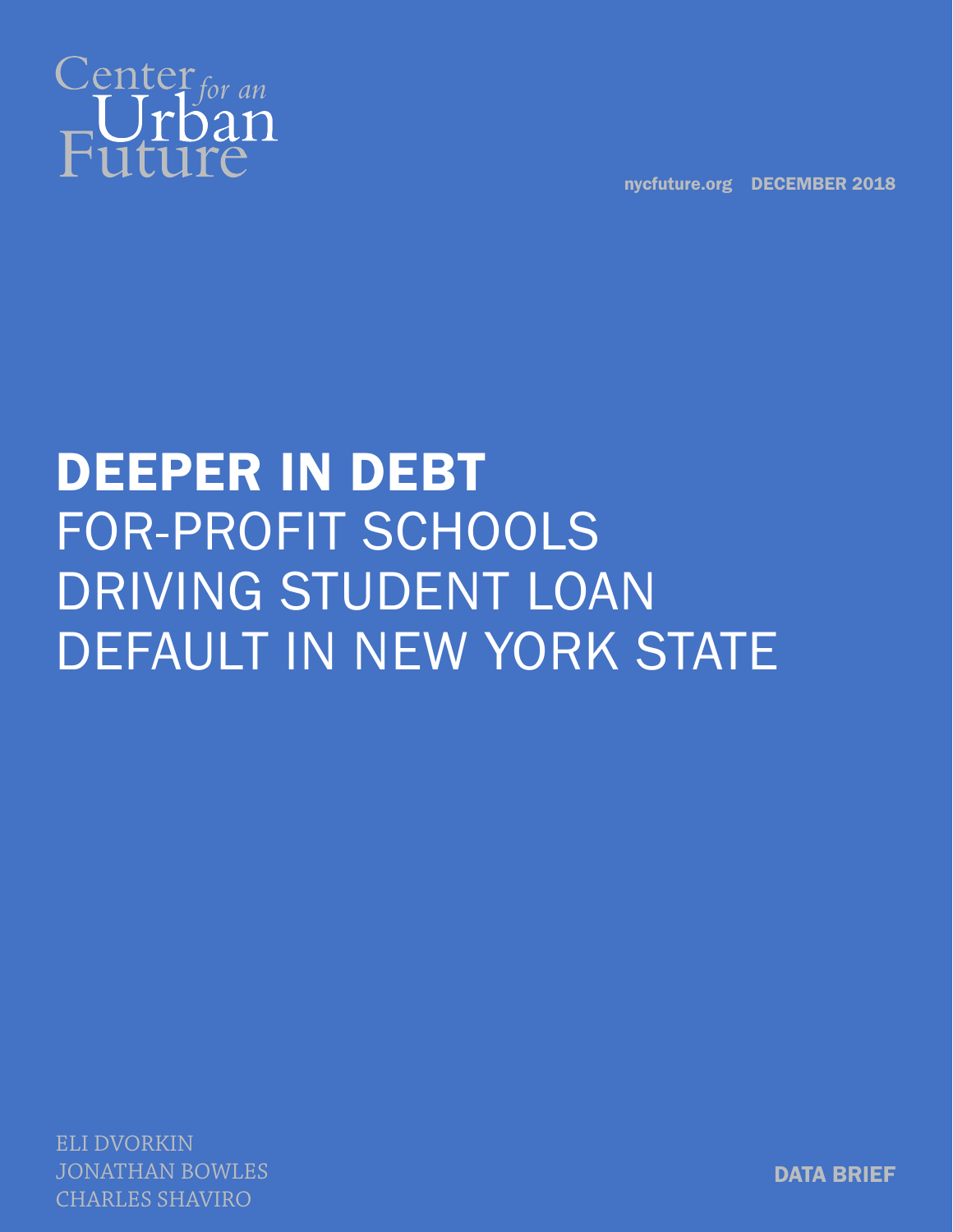

Center for an Urban Future (CUF) is a leading New York City–based think tank that generates smart and sustainable public policies to reduce inequality, increase economic mobility, and grow the economy.

www.nycfuture.org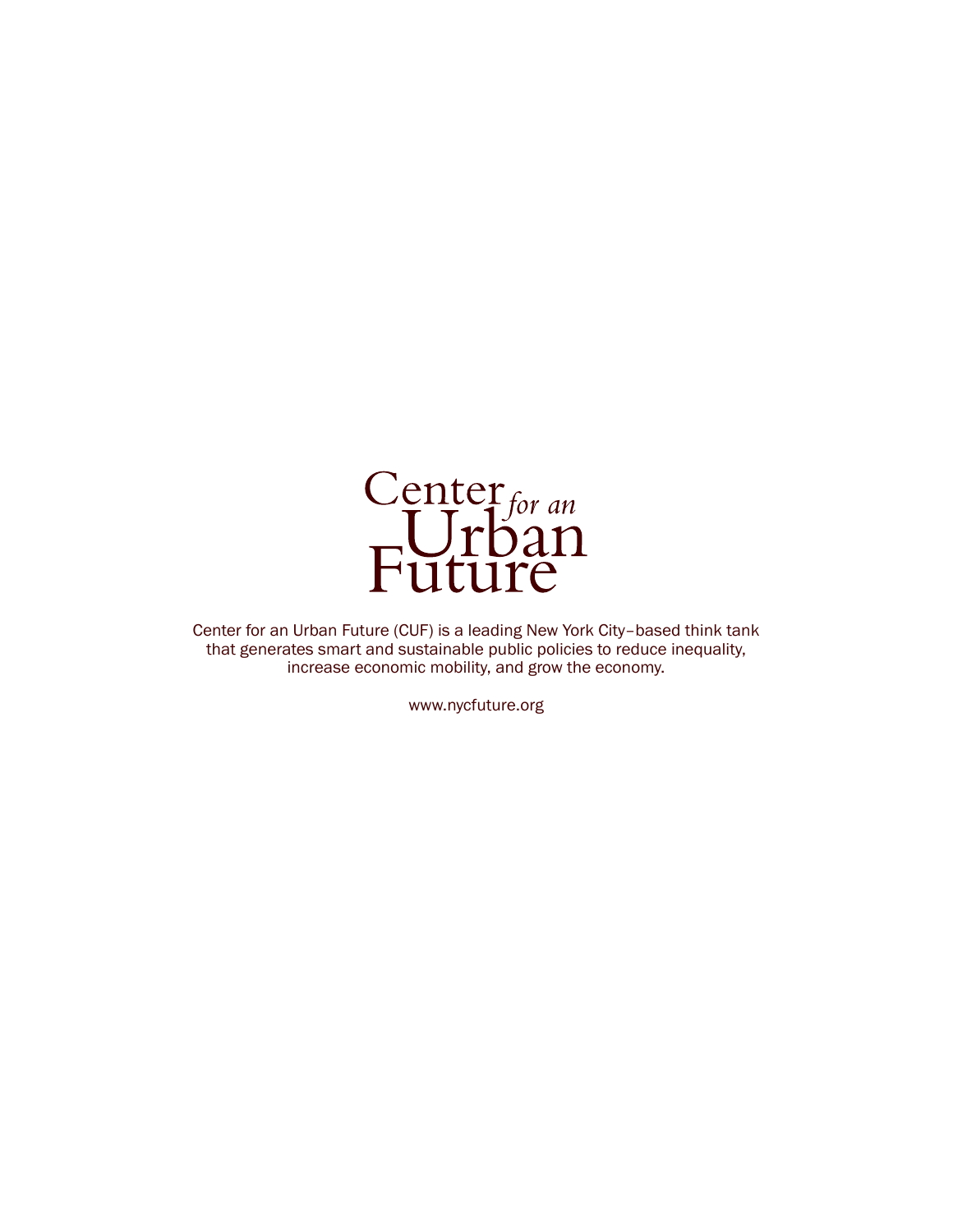# For-Profit Schools Driving Student Loan Default in New York State

Nearly a quarter of undergraduate students in New York State who take out student loans default or are at high risk of default after five years, according to our new analysis of five-year data loan outcomes for students at 240 higher education institutions across the state. While New York's overall five-year default rate of 11 percent is below the national average of 15 percent, it is cause for serious concern when more than 1-in-10 student borrowers are defaulting. Another 13 percent of borrowers were at high risk of default after five years.

This data brief—the first comprehensive analysis of five-year student loan outcomes in New York—reveals that the student loan default rate in New York is higher than many previously believed. Indeed, previous research focused only on the default rate three years after students took out a loan. Our analysis shows student loan default rates in New York nearly double between the third and fifth year—from 6.5 percent to 11 percent.

We also find that the state's for-profit higher education institutions are responsible for a disproportionate share of all student loan defaults after five years, with students attending for-profit schools defaulting at more than double the rate of public colleges.

Taken together, the data underscores the need to tackle the student debt crisis in New York and suggests that state policymakers should take steps to hold the most default-prone institutions accountable.

Addressing this problem will only become more important as the value of a college credential continues to rise across New York State. In fast-growing occupations like marketing and software development and in sectors from healthcare to education, a well-paying job increasingly requires some form of postsecondary credential, and most income gains have accrued to workers with at least a bachelor's degree. But while so many striving New Yorkers feel the pressure to pursue an education at any cost, too many of these students are seeing their dreams of a middle-class life derailed by debilitating debt.

The data shows that outcomes at the state's for-profit higher education institutions are particular cause for concern. Although just 6 percent of all undergraduate students in New York attended forprofit schools during the period of our analysis, these schools accounted for 41 percent of all student loan defaults after five years. There continue to be a number of reputable for-profit institutions across the state that provide significant value to student. However, more students at for-profit schools defaulted after five years than did public college students—even though public colleges in New York enroll almost ten times as many students as for-profit institutions.

This report analyzes data from the U.S. Department of Education on the outcomes of New York's federal student loan borrowers who entered repayment in 2012, covering the period from 2012 to 2016.

Our major findings include the following:

- Between 2014 and 2016, the number of New York student loan borrowers in default rose from 21,118 (6.5 percent of all borrowers) to 35,972, (11 percent). Another 13 percent of borrowers were at high risk of default after five years.
- In total, nearly one-quarter (24 percent) of New York's student loan borrowers who entered

General operating support for the Center for an Urban Future has been provided by The Clark Foundation, the Bernard F. and Alva B. Gimbel Foundation, and the Altman Foundation. Additional support provided by the Working Poor Families Project and by Fisher Brothers for the Middle Class Jobs Project.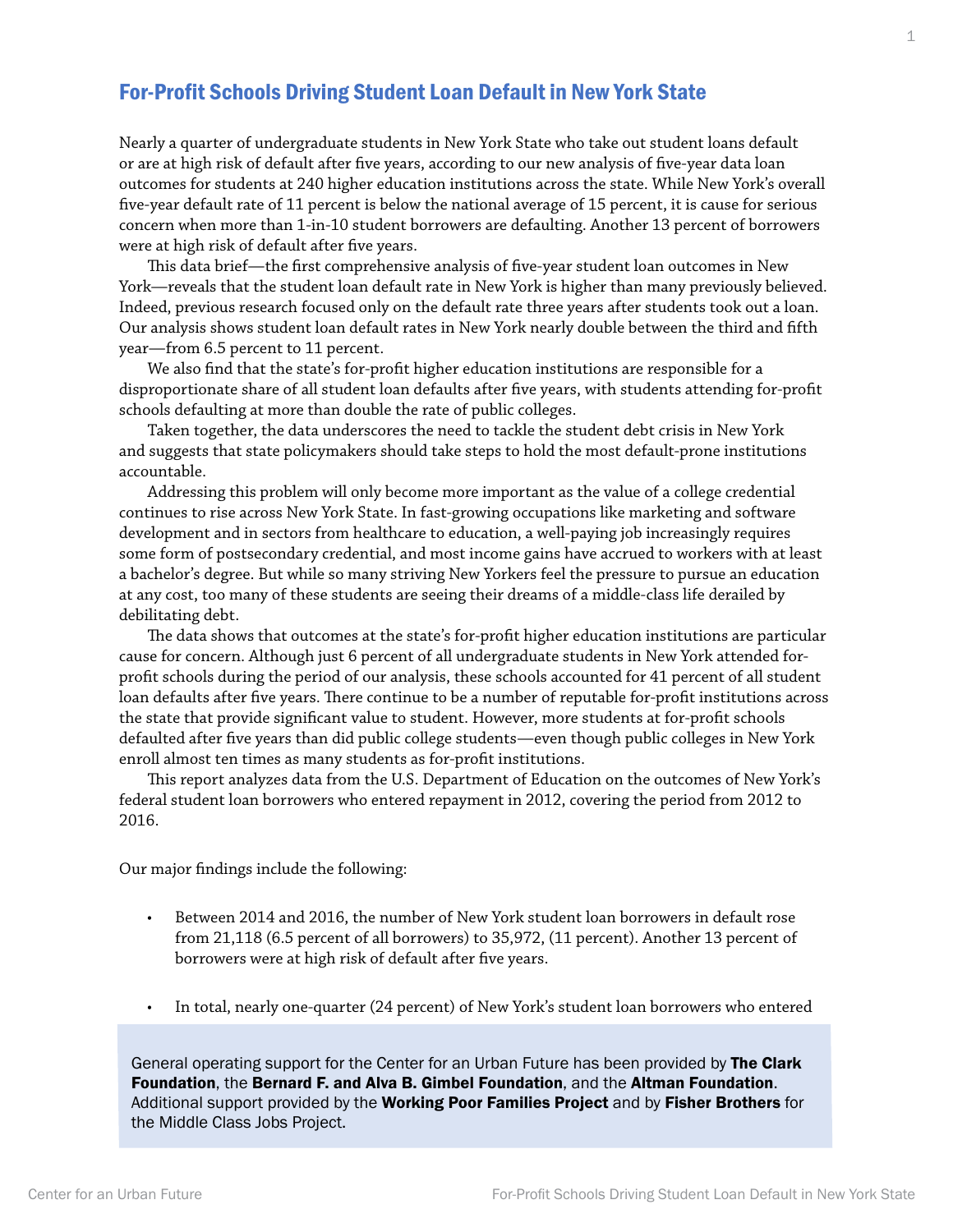repayment in 2011 were facing serious financial struggles to repay or had already defaulted after five years.

- The for-profit higher education sector is driving student loan defaults in New York. After five years, 27 percent of student loan borrowers who attended for-profit institutions defaulted, compared to 12 percent of students who attended SUNY or CUNY colleges and 5 percent of students who attended private non-profit colleges.<sup>1</sup>
- The for-profit higher education sector accounts for 6 percent of all undergraduate students in New York and 17 percent of student loan borrowers—but 41 percent of borrowers who defaulted after five years. More for-profit students defaulted after five years than public college students, even though public colleges in New York enroll almost ten times as many students as for-profit institutions.
- Twenty-one New York State higher education institutions had a five-year default rate of 30 percent or higher. All were for-profit schools. Thirteen of the 21 high-default-rate schools subsequently shut down.
- Of the 21 schools with a five-year default rate of 30 percent or higher, six were Manhattan, four in Queens (4) and four on Long Island. The other "high-default-rate" schools were in Albany (1), Binghamton (1), Buffalo (1), Elmira (1), Liverpool (1), Oswego (1), and Rochester (1).
- Of the 72 schools with a five-year default rate of 20 percent or higher, 11 were in Manhattan, 10 in Queens, and 9 on Long Island. The other locations with the most institutions with at least a 20 percent default rate were: Albany (with four schools), Rochester (4), Brooklyn (2), Buffalo (2), Elmira (2), Liverpool (2), Schenectady (2), Utica (2), West Seneca (2), and White Plains (2).
- New York's five-year student loan default rate of 11 percent is below the national average of 15 percent. Default rates for nonprofit and public institutions were lower (5 percent and 12 percent in New York, versus 9 percent and 14 percent nationally), while for-profit default rates were even higher (27 percent in New York, versus 25 percent nationally).
- After three years, just one of New York's higher education institutions had a default rate above the U.S. Department of Education's threshold for losing access to financial aid. After five years, 21 schools (6 percent) exceeded the limit.
- In the fifth year, 21 schools have default rates at 30 percent or higher. Three schools have default rates over 40 percent, and one of those schools has a default rate over 50 percent.
- All of the "high-default-rate" institutions in the state are for-profit schools. Seven mainly offer associate degrees, while the other 14 mainly offer certificates. The largest institution is Bryant & Stratton-Buffalo (30 percent). The school with the highest five-year default rate is New Life Business Institute (51 percent), which is not a degree-granting institution.
- Thirteen of the 21 high-default-rate institutions subsequently closed, suggesting that five-year default rates above 30 percent may serve as a leading indicator for other issues of concern. In addition, the closure of the schools may have worsened default rates by reducing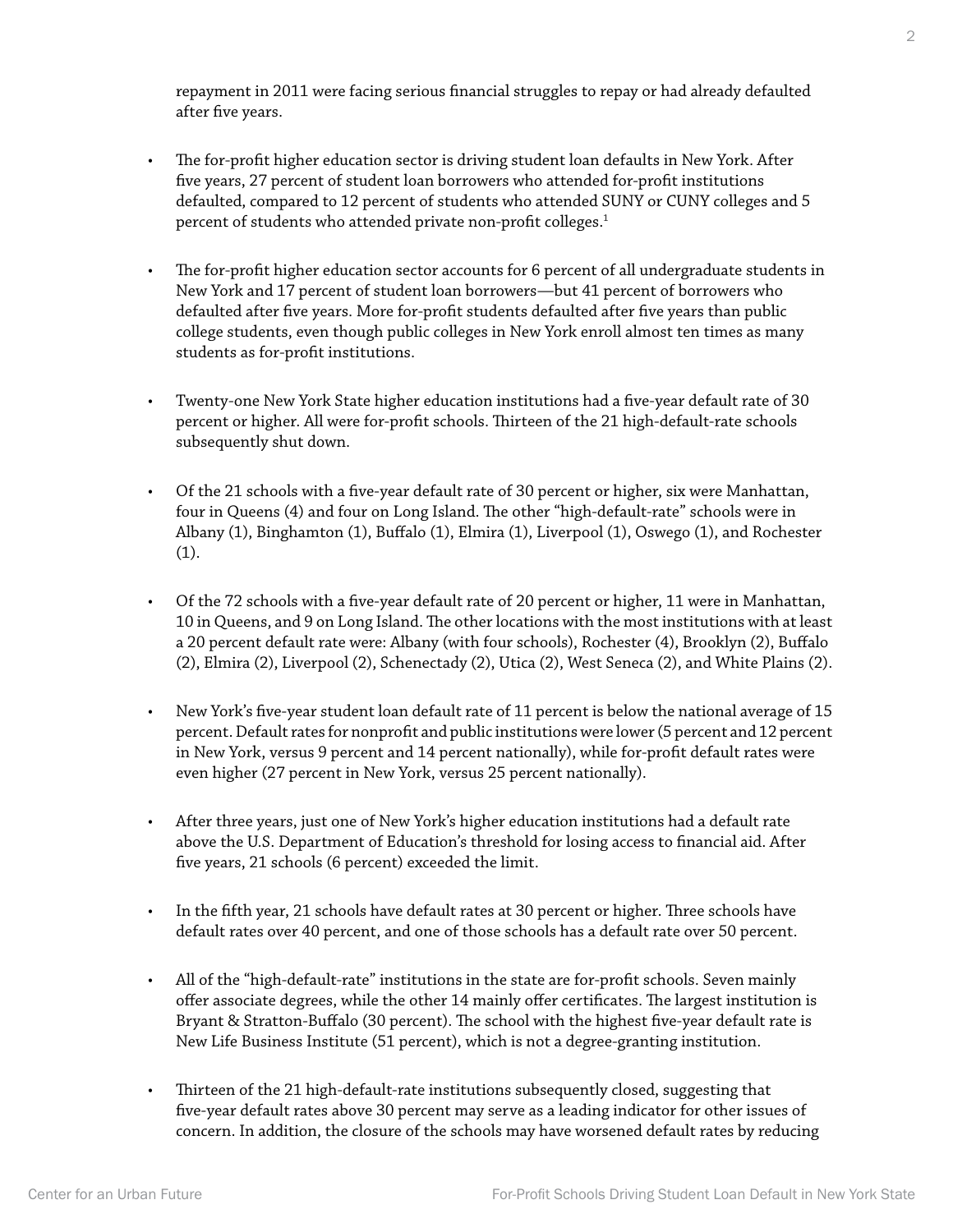the credibility of their credentials and eliminating career services support.

- At Year Five, 36 institutions have default rates below 5 percent, led by Cornell University with a five-year default rate of 1.1 percent. Of these low-default institutions, 26 were private nonprofit schools and the other 10 were public schools.
- Only two for-profit institutions had a five-year default rate below 10 percent: the School for Visual Arts (6 percent) and the Institute for Culinary Education (8 percent).

This new data brief by the Center for an Urban Future builds on a thought-provoking 2018 report by the Center for American Progress (CAP), which analyzed new data from the U.S. Department of Education to examine five year default rates for students nationwide. $^{\rm 2}$  We used CAP's student loan default database to examine the five-year student loan outcomes of students in New York. $^3$ 

Other key findings of our New York analysis include:

#### **Student loan defaults rose sharply between 2014 (Year Three) and 2016 (Year Five).**

- In 2011, 324,825 students entered repayment in New York.
- After three years, 6.5 percent of New York student loan borrowers (21,118) had defaulted. After five years, 11 percent of borrowers (35,972) had defaulted.
- After three years, only one institution (0.3 percent of all schools in the sample) had a default rate over 30 percent, the threshold at which a higher education institution can lose eligibility to receive federal grants and loans. After five years, 21 institutions (6 percent) had a default rate of 30 percent or higher.
- The New York rate of student loan default (11 percent) was lower than the national rate of 15 percent. The share of schools with a high default rate (6 percent) was also lower than the national rate of 13 percent.

### **For-profit higher education institutions play a disproportionate role in student loan defaults, especially after Year Three.**

- Only a small fraction of New York's undergraduate students attend for-profit institutions: as of 2017, the for-profit sector enrolled 59,540 undergraduate students, 6 percent of all New York students.
- For-profit institutions play a much larger role in borrowing and default. One in six student loan borrowers (17 percent) attended a for-profit school. After three years, one in three defaulters (34 percent) were former for-profit students. After five years, 41 percent of student loan defaulters were former for-profit students. Only 40 percent of defaulters had attended a public college, even though CUNY and SUNY collectively enroll 58 percent of all undergraduate students in New York.
- Between Year Three and Year Five, more than half (52 percent) of the 14,854 New York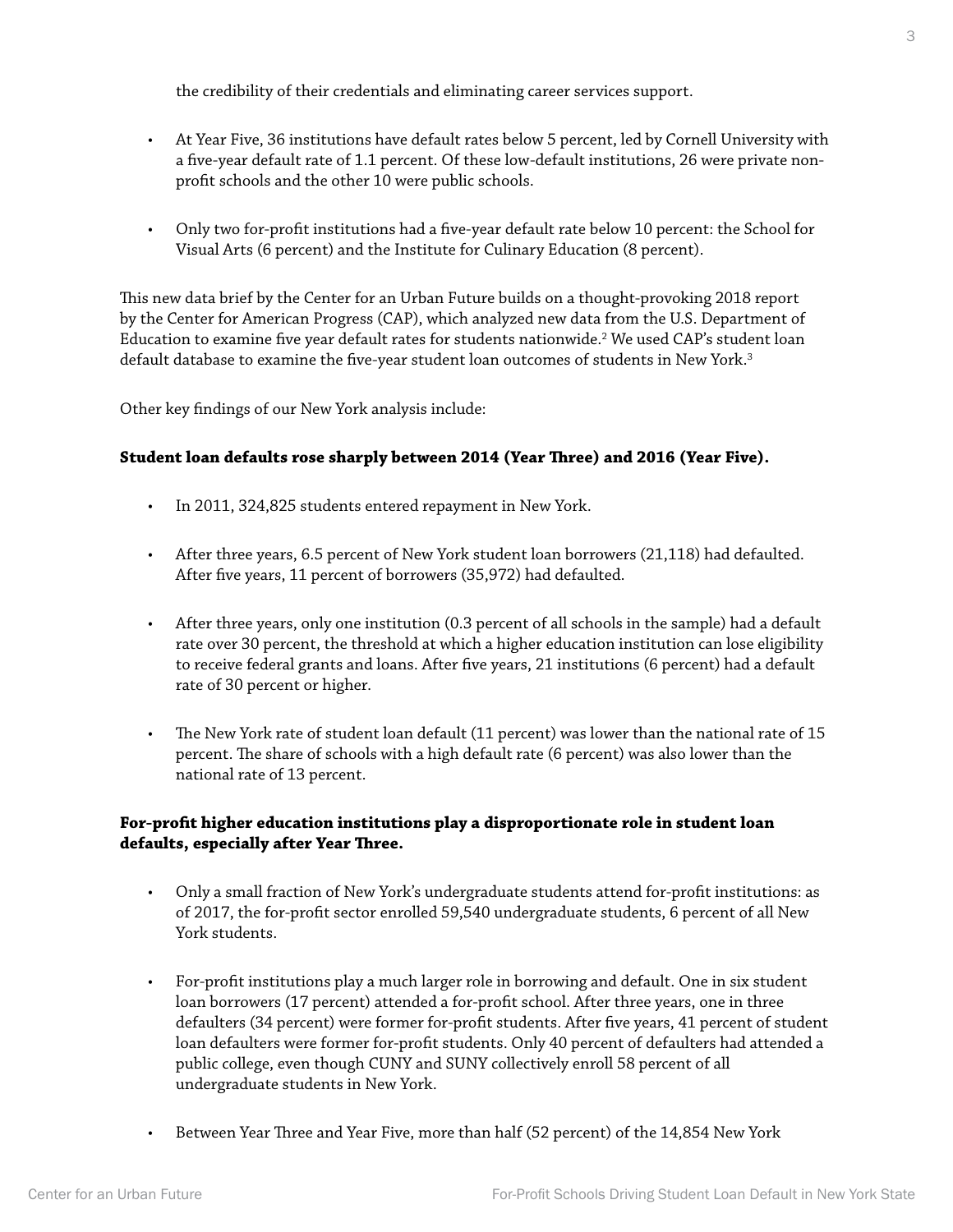students who defaulted were former for-profit students, more defaulters than at all public colleges combined.

• At Year Five, an additional 19 percent of student loan borrowers from the for-profit sector were at risk of default, compared to 13 percent of students from the public sector and 10 percent of students from the private non-profit sector.

| Sector     | Size of<br>Borrower<br>Cohort | Share of<br>Entire<br>Borrower<br>Cohort | Number of<br><b>Defaults</b><br>After 3<br>Years<br>(2014) | Sector's 3-<br>Year Share<br>of Total<br><b>Defaults</b> | Number of<br><b>Defaults</b><br>After 5<br>Years<br>(2016) | 5-Year<br>Default<br>Rate | Sector's 5-<br>Year Share<br>of All<br><b>Defaults</b> |
|------------|-------------------------------|------------------------------------------|------------------------------------------------------------|----------------------------------------------------------|------------------------------------------------------------|---------------------------|--------------------------------------------------------|
| Non Profit | 144.892                       | 45%                                      | 3.639                                                      | 17%                                                      | 6.693                                                      | 5%                        | 19%                                                    |
| For-Profit | 55,355                        | 17%                                      | 7.141                                                      | 34%                                                      | 14.873                                                     | 27%                       | 41%                                                    |
| Public     | 124.578                       | 38%                                      | 10.338                                                     | 49%                                                      | 14.406                                                     | 12%                       | 40%                                                    |
| -          |                               | .                                        |                                                            |                                                          |                                                            | 1.1.1                     | .                                                      |

#### Student Loan Default Rates in New York, 2014 and 2016



#### Three-Year & Five-Year Default Rates by Sector

Source: Center for an Urban Future analysis of U.S. Department of Education data, tabulated by Center for American Progress

#### **The number of at-risk borrowers declined as defaults rose.**

- In Year Three, 20.5 percent of borrowers were at risk of default. By Year Five, the number of at-risk borrowers dropped to 13 percent as the number in default rose.
- In Year Three, 27 percent of all student loan borrowers were either in default or at risk of default. As of Year Five, 24 percent of borrowers were in default or at-risk.

 $\setminus$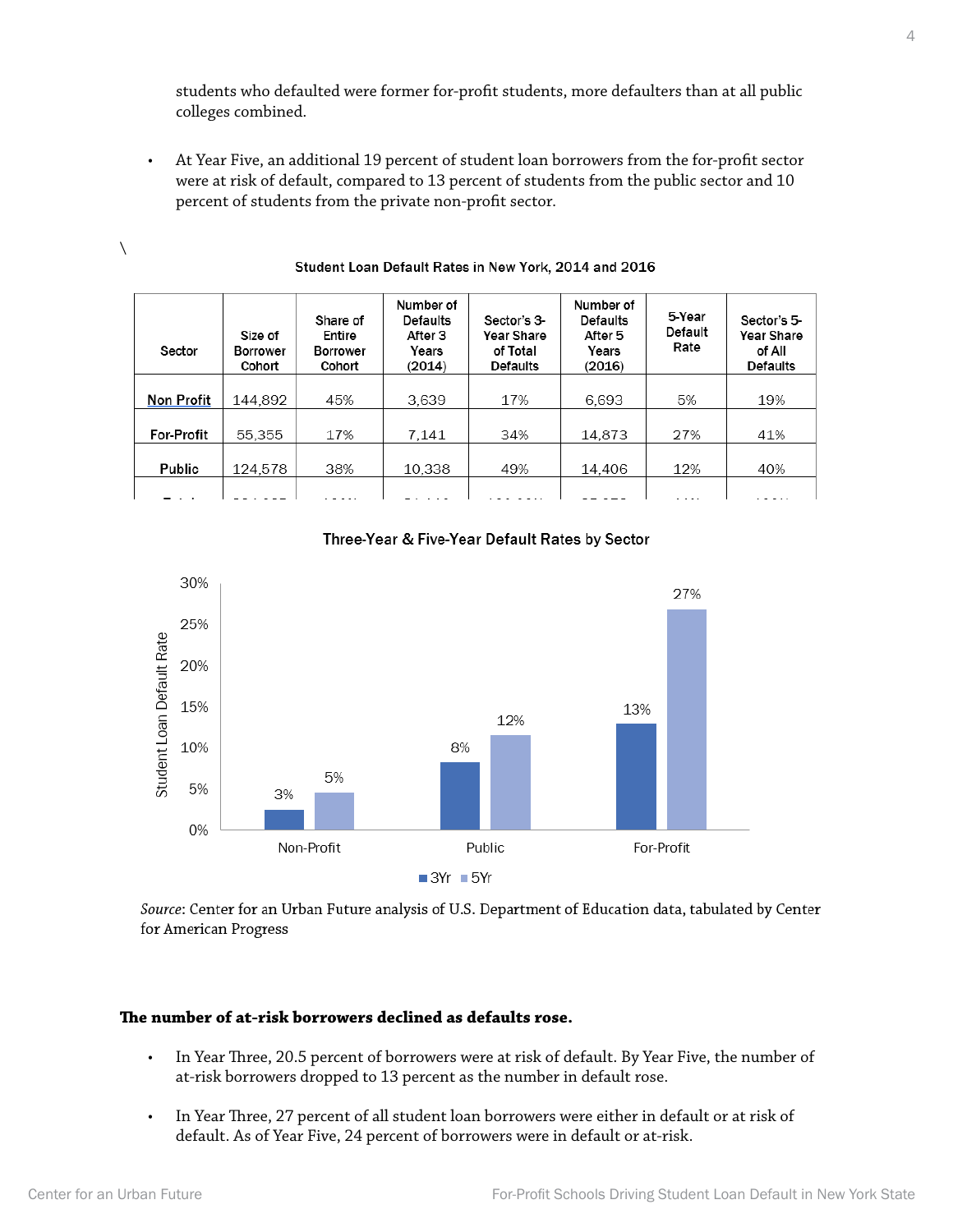

New York Student Loan Borrowers in Default and At-Risk at Three Years and Five Years

Source: Center for an Urban Future analysis of U.S. Department of Education data, tabulated by Center for American Progress

#### **Individual institutions with high and low default rates vary by ownership sector.**

- At Year Five, 21 institutions have default rates at 30 percent or higher. Three schools have default rates over 40 percent, and one of those schools has a default rate over 50 percent.
- All "high-default-rate" schools are for-profit institutions. Seven mainly offer associate degrees, while the other 14 mainly offer certificates. The largest college is Bryant & Stratton-Buffalo (30 percent). The institution with the highest five-year default rate is New Life Business Institute (51 percent).
- Thirteen of the 21 high-default-rate schools subsequently closed, suggesting that five-year default rates above 30 percent may serve as a leading indicator for other issues of concern. In addition, the closure of the schools may have worsened default rates by reducing the credibility of their credentials and eliminating career services support.
- At Year Five, 36 institutions have default rates below 5 percent, led by Cornell University with a five-year default rate of 1.1 percent. Of these low-default colleges, 26 were private nonprofit institutions and the other 10 were public colleges.
- Only two for-profit institutions had a five-year default rate below 10 percent: the School of Visual Arts (6 percent) and the Institute for Culinary Education (8 percent).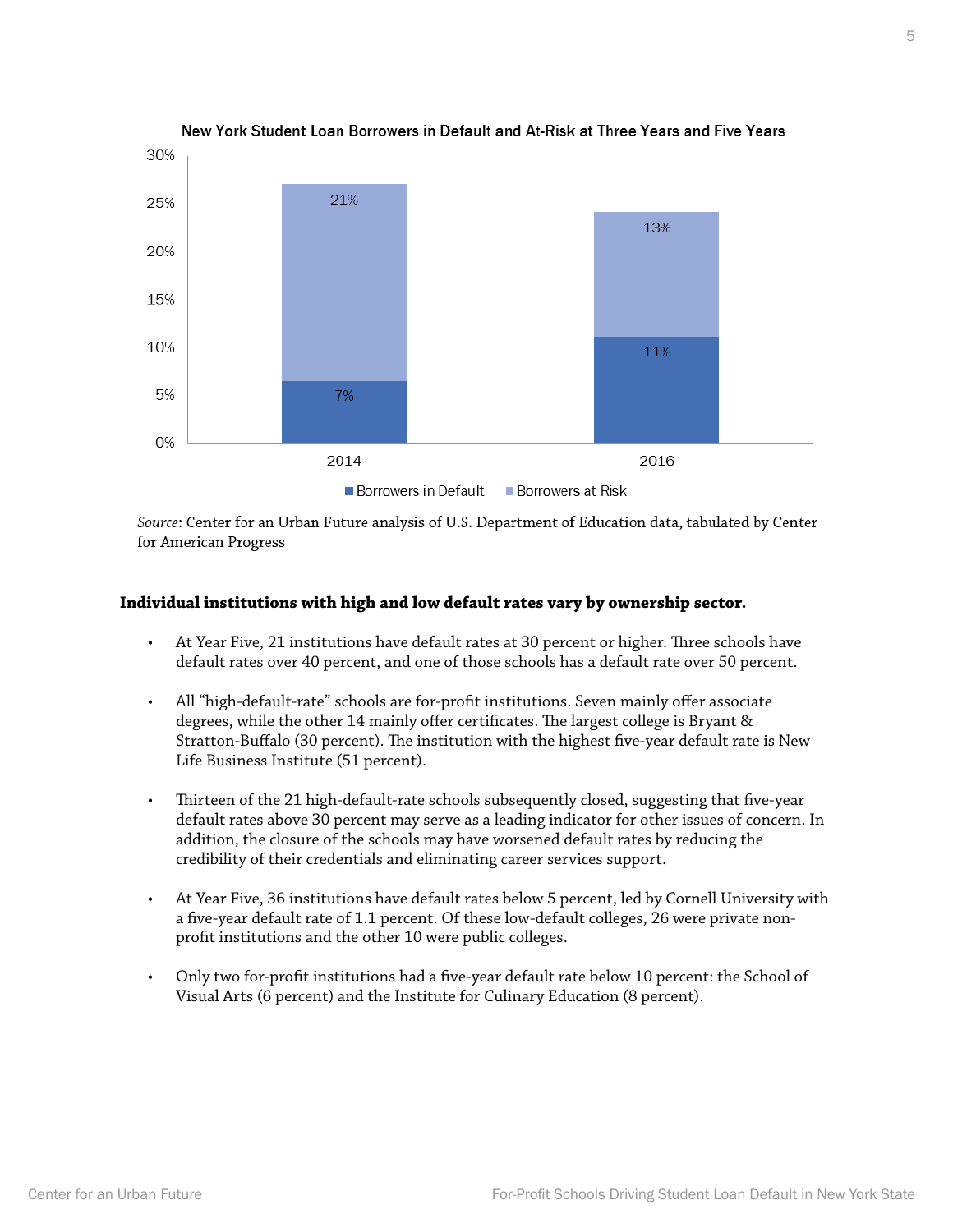|                                    | o<br>Main                |                   |             | 5-Yr Default | Closed? |
|------------------------------------|--------------------------|-------------------|-------------|--------------|---------|
| Institution                        | Credential               | Location          | Cohort Size | Rate         |         |
|                                    | For-Profit <2-           |                   |             |              | Yes     |
| New Life Business Institute        | Year                     | Jamaica, NY       | 234         | 51%          |         |
| Berk Trade and Business            | For-Profit $\langle 2 -$ | Long Island City, |             |              | No      |
| School                             | Year                     | NY                | 146         | 45%          |         |
|                                    | For-Profit <2-           | Long Island City, |             |              | No      |
| Apex Technical School              | Year                     | NY                | 1,599       | 44%          |         |
| Career Institute of Health         | For-Profit <2-           |                   |             |              | Yes     |
| and Technology                     | Year                     | Garden City, NY   | 721         | 39%          |         |
|                                    | For-Profit               |                   |             |              | Yes     |
| Everest Institute-Rochester        | Associate                | Rochester, NY     | 1,394       | 37%          |         |
| New York Automotive and            | For-Profit <2-           |                   |             |              | No      |
| Diesel Institute                   | Year                     | Jamaica, NY       | 328         | 37%          |         |
|                                    | For-Profit <2-           |                   |             |              | Yes     |
| Suburban Technical School          | Year                     | Hempstead, NY     | 461         | 37%          |         |
| Phillips Hairstyling               | For-Profit <2-           |                   |             |              | Yes     |
| Institute                          | Year                     | Oswego, NY        | 78          | 35%          |         |
|                                    | For-Profit               |                   |             |              | Yes     |
| <b>Technical Career Institutes</b> | Associate                | New York, NY      | 3,300       | 34%          |         |
| Micropower Career                  | For-Profit <2-           |                   |             |              | Yes     |
| Institute                          | Year                     | New York, NY      | 248         | 34%          |         |
| Ridley-Lowell Business &           |                          |                   |             |              | No      |
| Technical Institute-               | For-Profit <2-           |                   |             |              |         |
| Binghamton                         | Year                     | Binghamton, NY    | 171         | 33%          |         |
| Star Career Academy-New            | For-Profit <2-           |                   |             |              | Yes     |
| York                               | Year                     | New York, NY      | 1,390       | 32%          |         |
| SBI Campus-An Affiliate of         | For-Profit               |                   |             |              | Yes     |
| Sanford-Brown                      | Associate                | Melville, NY      | 1,011       | 32%          |         |
| Culinary Academy of Long           | For-Profit <2-           |                   |             |              | Yes     |
| Island                             | Year                     | Syosset, NY       | 1,868       | 32%          |         |
| Globe Institute of                 | For-Profit               |                   |             |              | Yes     |
| Technology                         | Associate                | New York, NY      | 176         | 31%          |         |
|                                    | For-Profit               |                   |             |              | Yes     |
| Elmira Business Institute          | Associate                | Elmira, NY        | 433         | 31%          |         |
| SAE Institute of                   | For-Profit <2-           |                   |             |              | No      |
| Technology-New York                | Year                     | New York, NY      | 134         | 31%          |         |
| Bryant & Stratton College-         | For-Profit               |                   |             |              | No      |
| Buffalo                            | Associate                | Buffalo, NY       | 10,856      | 30%          |         |
| New School of Radio and            | For-Profit <2-           |                   |             |              | No      |
| Television                         | Year                     | Albany, NY        | 69          | 30%          |         |
| The Art Institute of New           | For-Profit               |                   |             |              | Yes     |
| York City                          | Associate                | New York, NY      | 1,028       | 30%          |         |
| National Tractor Trailer           | For-Profit <2-           |                   |             |              | No      |
| School Inc-Liverpool               | Year                     | Liverpool, NY     | 503         | 30%          |         |
| Total                              |                          |                   | 26,148      | 35%          |         |

New York State Colleges With Five-Year Student Loan Default Rate Above 30 Percent

Source: Center for an Urban Future analysis of U.S. Department of Education data, tabulated by Center for American Progress